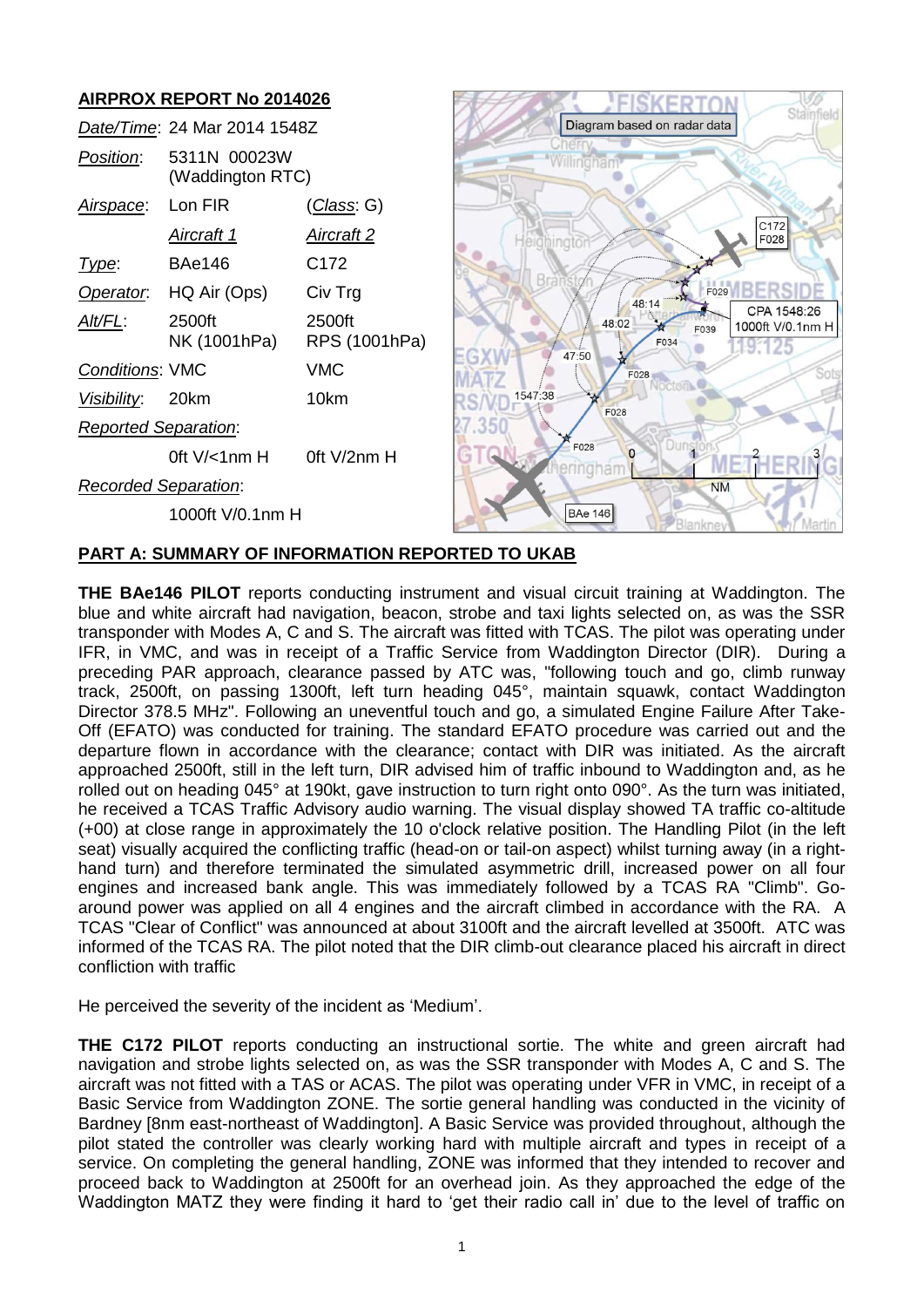frequency. They were told to remain "not below 2500ft" and, whilst in a left hand turn, passing through south at 100kt and remaining 'clear of the MATZ until cleared', were given notification of the BAe146 being just south of their position by 2nm, 300ft above. The pilot immediately saw the BAe146 and noticed it was 'well through their level and no confliction'. He tightened the left turn to increase separation and estimated the range at CPA as 2nm.

He assessed the risk of collision as 'Low'.

**THE DIRECTOR** reports controlling the BAe146 in the RTC. The pilot had just rolled for the second radar pattern circuit, climbing to height 2500ft on the RAF Waddington QFE and heading of 045° (instructions previously given on their last radar pattern when they were well south of Cranwell). An 'Ascot' C/S was just turning '10 miles final' for an SRA to RW20. The BAe146 had been identified and retained a Traffic Service throughout the previous PAR approach and through to climb-out for a further radar (to ILS) approach. The BAe146 pilot was requested to report steady and level on the climb-out. At this point DIR was just sending the Ascot C/S to Talkdown on #5 for SRA. The SRA console had been set up incorrectly (Cranwell Radar was operating from the Waddington ACR due to planned outage of the Cranwell radar head and the console had been configured to the Scampton RW22RH SRA) and the Talkdown controller had to switch consoles rapidly between completing the BAe146 PAR and commencing the Ascot C/S SRA. Therefore DIR also made the Ascot C/S '8 mile call' to Tower on behalf of Talkdown to ease Talkdown's workload and ensure the call was made. Whilst on the line to Tower, ZONE started calling DIR who, just prior to this, saw traffic to affect the BAe146. The traffic was a ZONE track [the subject C172] which was indicating the same Mode C level. DIR called the traffic and the BAe146 pilot acknowledged. The pilot did not request a Deconfliction Service or deconfliction advice. DIR noted that some confusing information was also being passed to both themselves and the U/T ZONE controller on the intentions of the subject C172. DIR felt uncomfortable with the situation and gave the BAe146 pilot a turn to the right, heading 090°. to clear airspace to the east of Waddington. DIR stated that although they had answered the ZONE line, no effective information was passed before the TCAS RA was called. DIR did not want to descend the aircraft in case the pilot decided to continue his track northeast, where the RVC is 2500ft on Waddington QFE, and was also unsure of the subject C172 pilot's intentions. The vector was provided before the RA was called. The contacts did not merge; there was at least 1 or 2 miles "gap" between them.

DIR perceived the severity of the incident as 'Low'.

**THE ZONE** reports all console positions were open (RAD/DIR/ZONE). DIR was working the BAe146. ZONE had a C152 [actually the subject C172] under a Basic Service, general handling to the east of Waddington between 500ft and 4000ft. During the BAe146 pilot's first GCA, DIR rang through for Traffic Information and subsequently co-ordination. The BAe146 track was not above 2000ft QFE and the C172 track not below 2500ft. ZONE was not told that the BAe146 intention was for a further approach. When ZONE saw that the BAe146 was established on the approach, he cleared the C172 pilot to manoeuvre as required. On climb-out he then saw that the BAe146 was taking a profile that looked like he was for further approach so, with a prompt from the screening controller, he rang DIR to ascertain its intentions and asked the C172 pilot to operate not below 2500ft to help DIR (assuming the BAe146 would be climbed to 2000ft). DIR didn't answer the line initially, and when she did the Mode C of the BAe146 was the same height as the C172. The BAe146 was called to the C172 pilot, who reported visual.

ZONE perceived the severity of the incident as 'Medium'.

**THE SUPERVISOR** reports the BAe146 pilot climbed out into the RTC from his first PAR. The C172 pilot was general handling east of Waddington by approximately 6nm. He didn't take note of the height to which the BAe146 was climbing, but noted that the C172 was indicating F028 from Mode C. He went across to ZONE to point out that the BAe146 was climbing out into the RTC, as he perceived it to be acutely relevant. He returned to the SUP console and moments later witnessed the BAe146 and C172 with no more than 1nm separation, both indicating F028 on Mode C with converging flight paths. Simultaneously, he switched on the DIR frequency and heard the BAe146 pilot transmit that he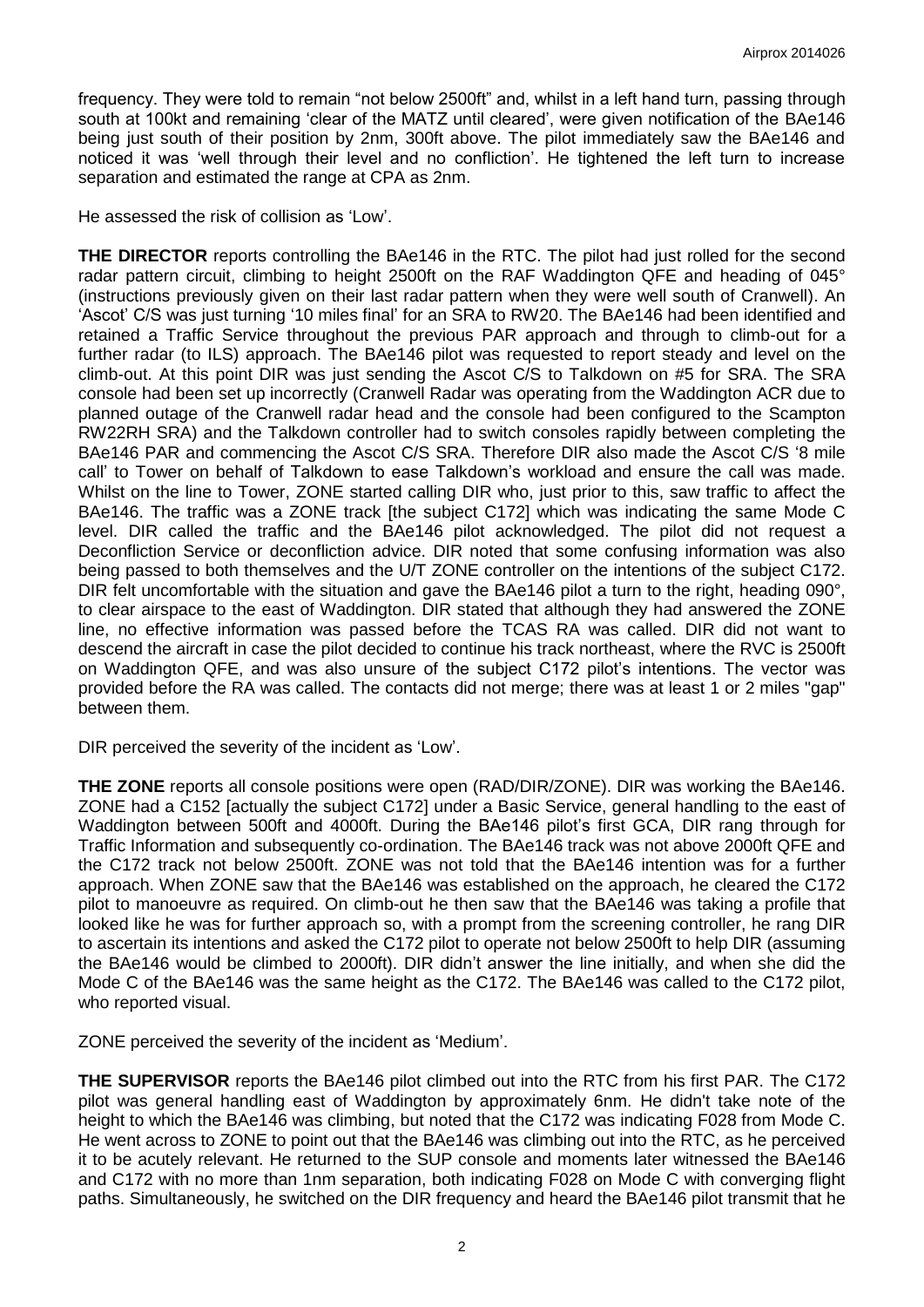was responding to a TCAS RA. The RA was completed with the BAe146 climbing to height 3500ft on a heading of 090°.

He perceived the severity of the incident as 'High'.

## **Factual Background**

The weather at RAF Waddington was recorded as follows:

METAR EGXW 241550Z 16015KT CAVOK 09/M02 Q1009 BLU NOSIG

#### **Analysis and Investigation**

#### **Military ATM**

All heights/altitudes quoted are based upon SSR Mode C from the radar replay unless otherwise stated.

The Waddington ZONE reported having three aircraft on frequency and was working with a 'medium to low' workload and a 'low' task difficulty. The C172 pilot was initially general handling between 500ft and 4000ft and co-ordinated against the BAe146 for its first instrument approach (the C172 not below 2500ft QFE and the BAe146 not above 2000ft QFE). The ZONE did not know the intentions of the BAe146 pilot following the first approach and, once it had 'tracked away', the C172 pilot was allowed to manoeuvre as required. ZONE noticed the BAe146 climbout for a further instrument approach and instructed the C172 pilot to operate not below 2500ft whilst a call was placed to DIR. There was a delay in DIR answering the landline, at which time the BAe146 was at the same height as the C172 (Mode C). Traffic Information was passed to the C172 pilot, who reported visual with the BAe146. The ZONE was subject to a Standards Check at the time and the member of the Standards Team supported the actions of the ZONE. The SUP recalled seeing the C172 with Mode C indicating 028 and approached the ZONE to inform of the BAe146 pilot's intentions for further radar approaches. The SUP confirmed that the unit and controller workload was 'low' and described the perceived severity as 'high'.

The Waddington DIR had one aircraft on frequency and described the workload and task difficulty as 'low'. The DIR recalled the BAe146 pilot climbing out for a further approach with another aircraft 10nm finals in the process of a handover to Talkdown (TDN). The aircraft on finals was sent to the TDN frequency but there was a problem with the set-up of the console and the TDN had to rapidly switch consoles. The DIR did the 8nm liaison call to the ADC, on behalf of the TDN. Whilst on the line to the ADC it was apparent to DIR that ZONE was also calling. The DIR recalled seeing the ZONE traffic, at a similar level, and passed Traffic Information at a range of approximately 3nm. The DIR recalled an acknowledgement from the BAe146 pilot but no request for an upgrade to Deconfliction Service. The DIR felt uncomfortable with the situation and called the ZONE. There was no reply, and DIR recalled passing a turn to 090° with 2 to 3nm separation. The DIR had considered a descent but the Radar Vector Chart was 2500ft to the east, and this prompted the Director to use lateral separation; the aircraft reported a TCAS RA with a climb to 3500ft. The DIR perceived the situation as a 'low' risk because Traffic Information was called and acknowledged and there was a 1 to 2nm gap between tracks.

At 1546:34, the BAe146 climbed out and was provided a Traffic Service by DIR in the climb to 2500ft QFE, heading 045°. As per Figure 1, the C172 pilot was manoeuvring 6.7nm to the northeast of Waddington.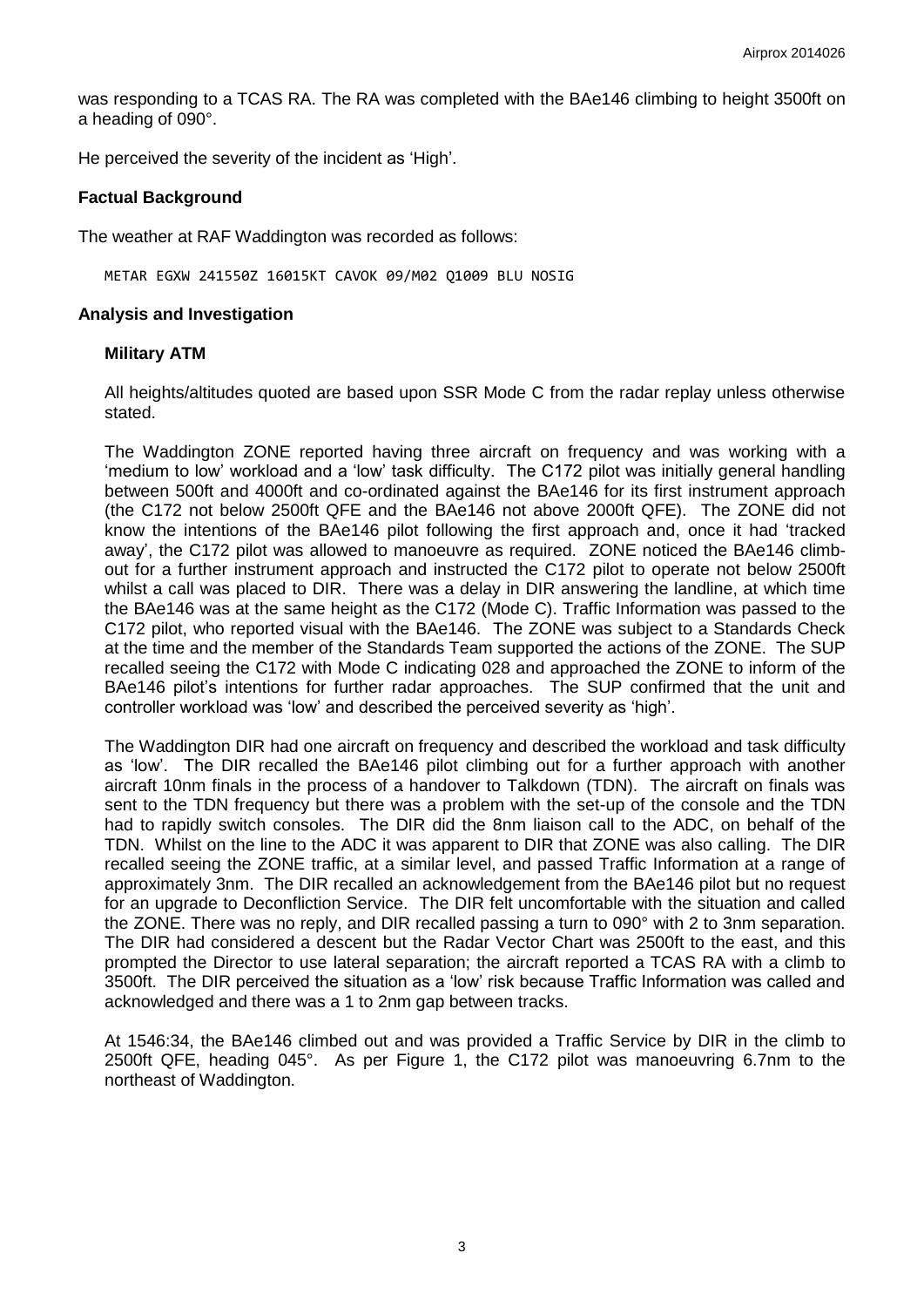

Figure 1: BAe146 climbing out on 3612 squawk; C172 squawking 3632 at 1546:34

At 1546:45, the DIR transferred the other radar traffic to the TDN and asked the BAe146 pilot to report steady and level, as per Figure 2.



Figure 2: Aircraft geometry at 1546:54

At 1546:54, the DIR called the ADC to pass the 8nm liaison call; the conversation was protracted as the ADC was transmitting to aircraft in the visual circuit; the conversation was terminated at 1547:19, to answer the landline from ZONE. Upon answering the ZONE line, the DIR passed Traffic Information to the BAe146 pilot, at 1547:25, as per Figure 3. "[BAe146 C/S] *traffic north west three miles, tracking south west indicating similar level climbing*". At this point, it is uncertain which track the Traffic Information related to. At the time of the information the C172 was on a bearing of 045° at 5nm from the BAe146 and therefore on a north easterly bearing.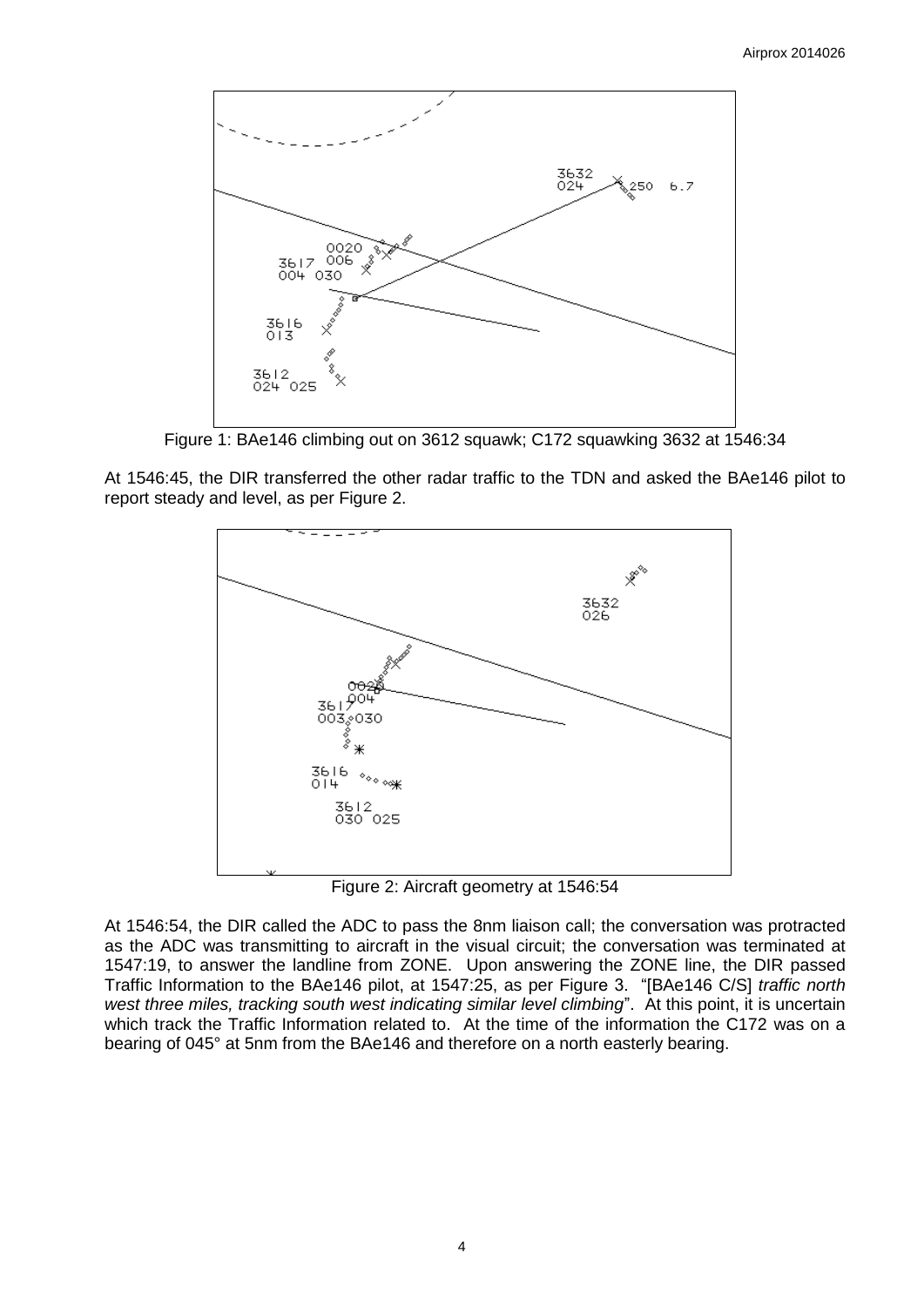

Figure 3: Traffic Information at 1547:25

At 1547:33, the DIR amplified to the BAe146 pilot, "*that's inbound to Waddington, turn right heading 090 degrees*".



Figure 4: Aircraft geometry at right hand turn 090 degrees at 1547:33

At 1547:45, the DIR called ZONE and received Traffic Information on the C172 at not below 2500ft QFE. As the DIR was reading back the information the BAe146 pilot declared at 1547:53, "*TCAS RA climbing*". Figure 5 displays the geometry as the BAe146 pilot announced the TCAS RA climb; the Mode S on the radar replay demonstrates that the BAe146 was still heading 045°.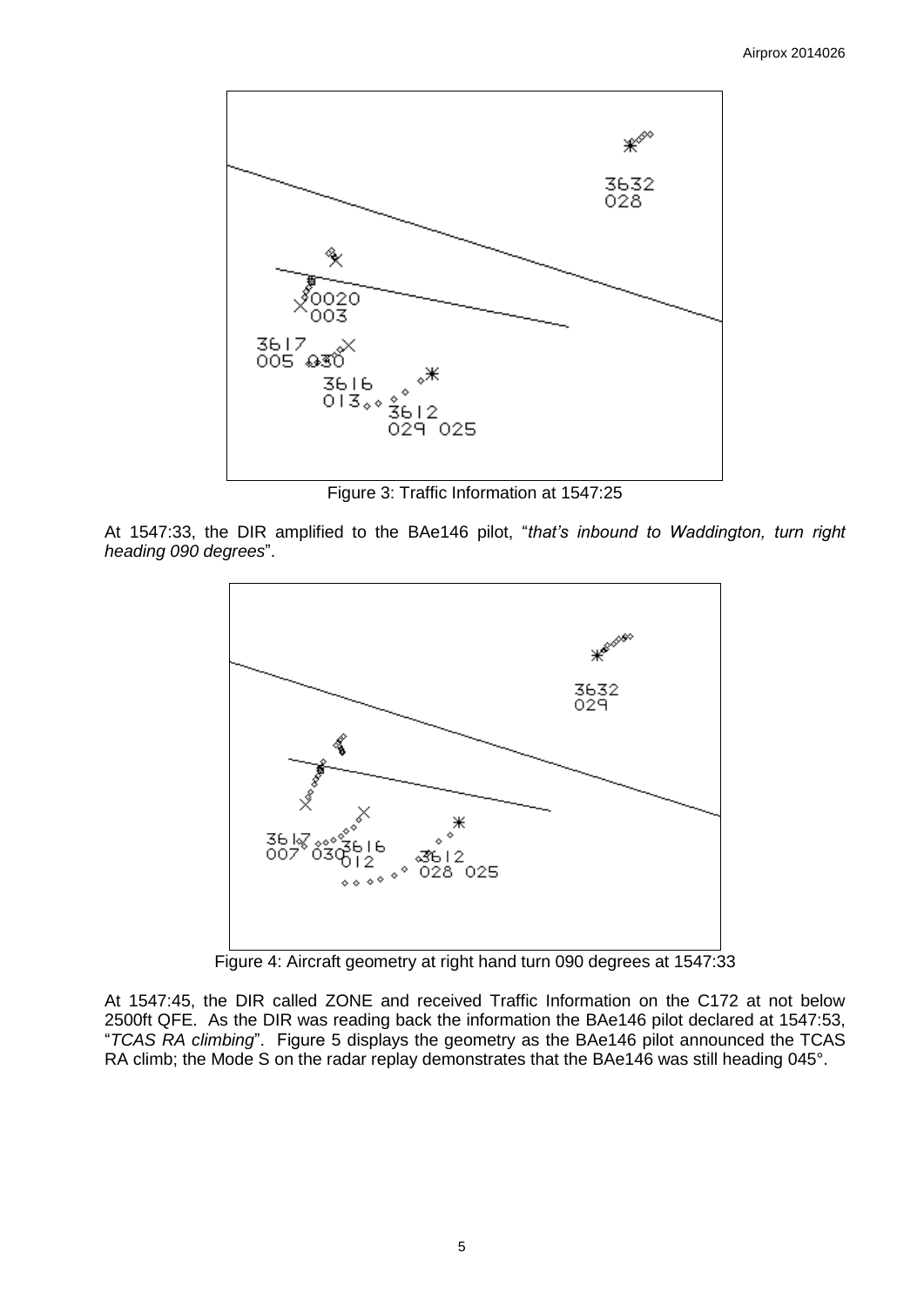

Figure 5: Aircraft geometry at TCAS RA at 1547:53

At 1547:59, the ZONE transmitted, "[C172 C/S] *traffic south west, one mile, tracking north east, two hundred feet above*". The C172 pilot reported visual with the BAe146, as per Figure 6, with 1.9nm between aircraft and the BAe146 maintaining a heading of 045°.



Figure 6: Zone Traffic Information at 1547:59

At 1548:03, the BAe146 pilot began a right hand turn and a climb from 2500ft Waddington QFE (replay taken from Claxby radar on London QNH 1010hPa). Figure 7 depicts the geometry from the radar replay at 1548:17, just prior to the CPA at 1548:24, with 0.2nm horizontal and 700ft vertical separation between aircraft. By the time of the CPA the BAe146 was at a height of 3800ft on the radar replay and a heading of 076°.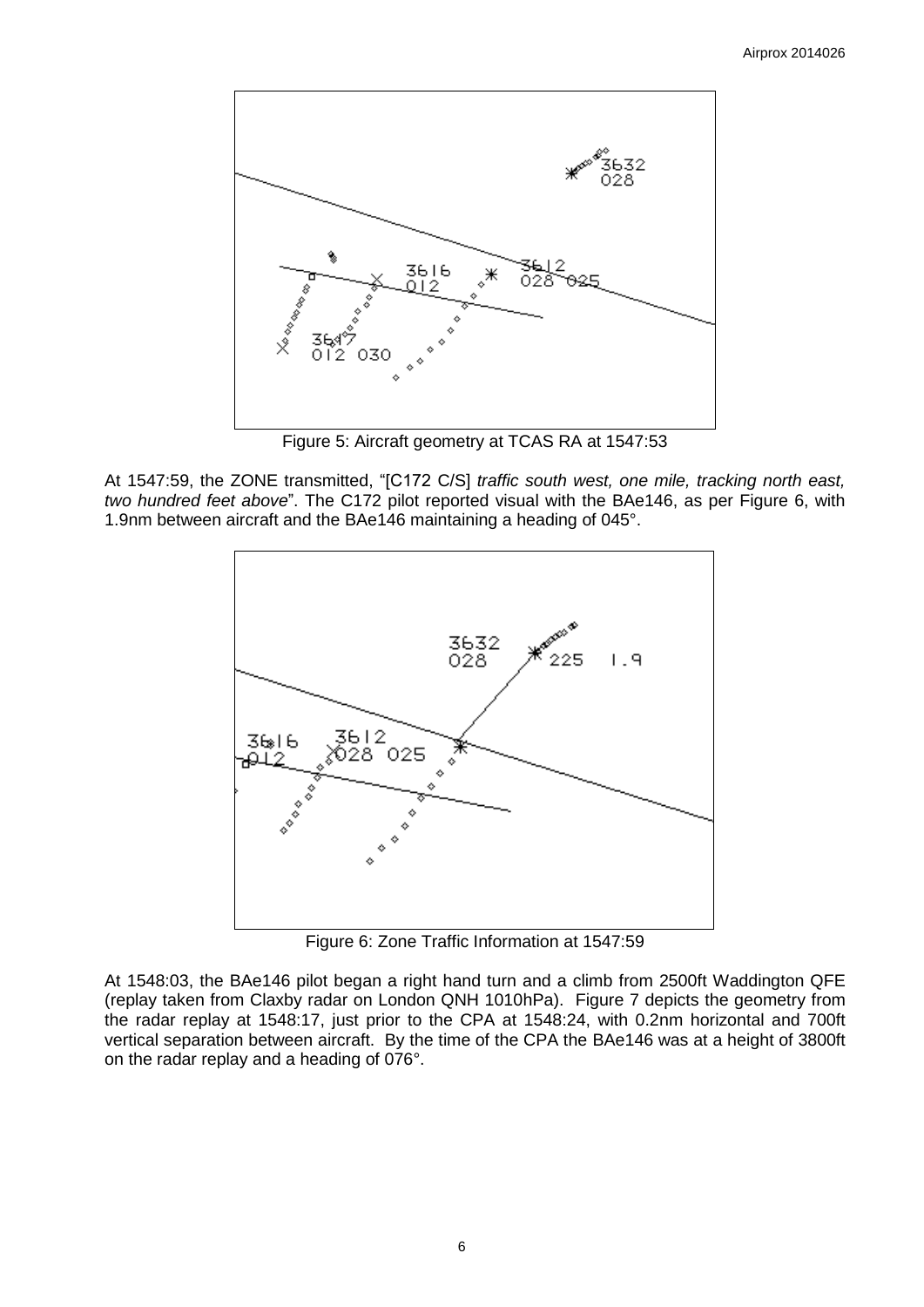

Figure 7: Aircraft geometry at 1548:17

The ZONE passed accurate Traffic Information to the C172 pilot, which assisted his visual acquisition of the BAe146, with both aircraft on a reciprocal heading. The ZONE attempted to pass Traffic Information to DIR and also demonstrated duty of care to aircraft under a Basic Service. The DIR provided Traffic Information and, from the occurrence report, it is evident that the information was intended to provide information on the C172. The BAe146 pilot had not reported 'steady and level' and therefore DIR correctly passed cardinal directions; however, the C172 was to the northeast, not to the northwest, and the range was 5nm, not 3nm. As the aircraft were on a reciprocal heading at the same height, the DIR acted with a turn onto 090°, in association with information that the C172 was inbound. It took the BAe146 pilot 30sec to initiate the turn but in the meantime, the crew had to contend with a TCAS RA and an aircraft engine reconfiguration following the termination of the simulated engine emergency. As the DIR was agreeing a course of action with ZONE, the BAe146 pilot declared a TCAS RA. The Manual of Military Air Traffic Management, Chapter 13 states:

'On being informed that an aircraft is manoeuvring in accordance with a RA, a controller should not issue control instructions to that aircraft which are contrary to the RA communicated by the pilot. Once an aircraft departs from an ATC clearance in response to a RA, the controller ceases to be responsible for providing standard separation between that aircraft and other aircraft affected as a direct consequence of the RA manoeuvre. However, where possible, controllers should provide traffic information to aircraft affected by the manoeuvre.'

The BAe146 pilot was at 2500ft, the standard height for the instrument pattern; the previous coordination would not have been practical because the C172 was at the same height and the RVC limited options to descend the BAe146. The turn was a suitable option for the DIR and demonstrated duty of care under a Traffic Service.

When taken in context, the DIR had one speaking unit on frequency but also had multiple landlines to answer and an Approach Room re-configuration for the TDN console that would have proved a distraction. At 1547:53, the TCAS RA was transmitted (the turn was provided at 1547:33 and the CPA was at 1548:24) and the controller was no longer responsible for separation but updated Traffic Information may have assisted the crew. The BAe146 pilot did not take the turn immediately but the crew were terminating their simulated emergency when their attention would have been drawn to the TCAS TA followed by a visual scan and then the RA climb.

All of the barriers combined to help build in separation. Both crews were visual and the TCAS RA provided the BAe146 pilot with a climbing action; the C172 was not fitted with ACAS. The Traffic Information aided the C172 pilot in getting visual; DIR's Traffic Information was slightly inaccurate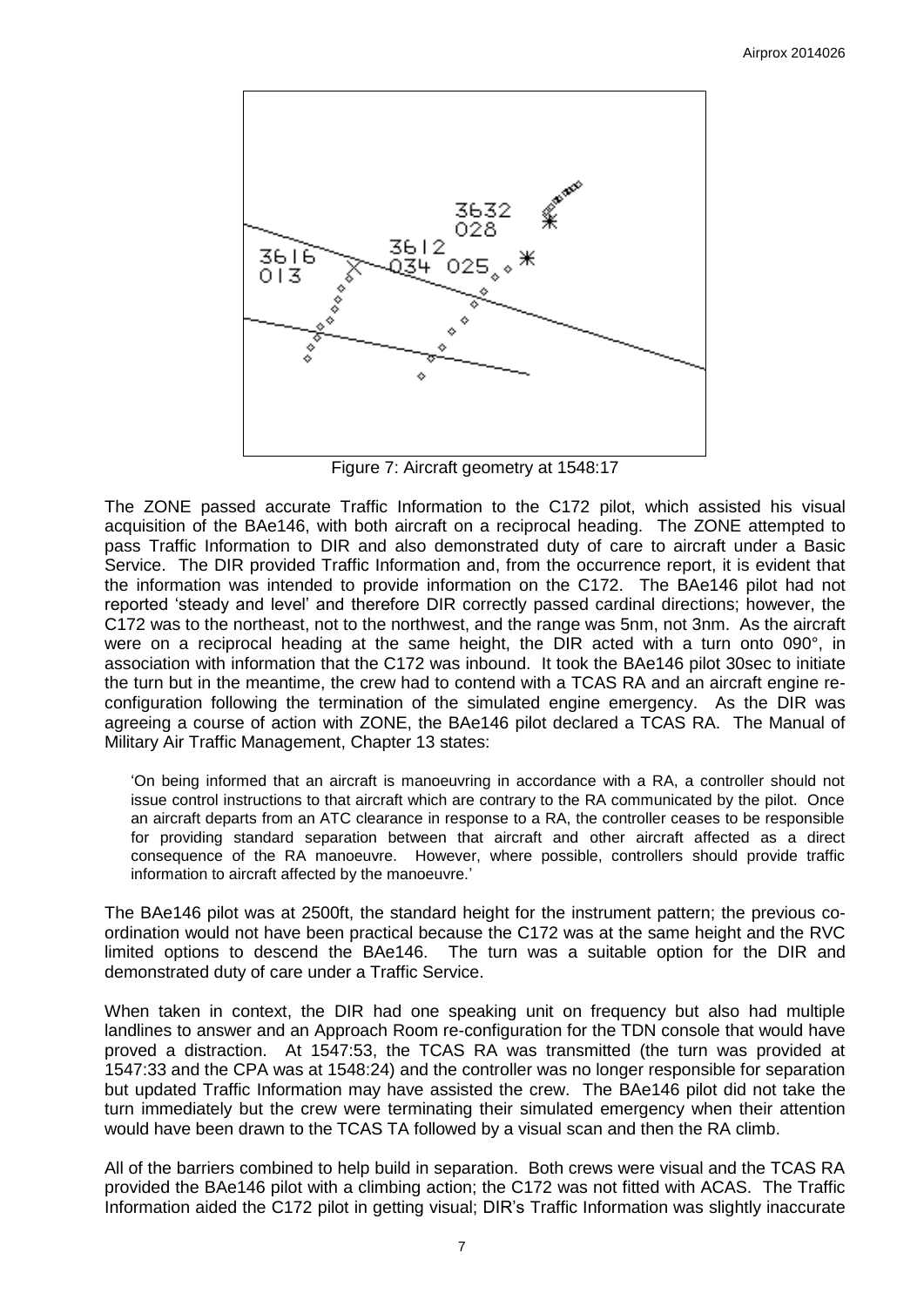but the right turn onto 090° degrees would have built in more separation had the BAe146 pilot been able to act upon it immediately.

## **UKAB Secretariat**

Both pilots shared an equal responsibility for collision avoidance and for not flying into such proximity as to create a danger of collision<sup>1</sup>.

# **Comments**

## **HQ Air Command**

The BAe146 pilot's delay in initiating the right turn onto 090° compounded what should have been a benign situation. Prioritisation of training elements of a sortie (the EFATO, on this occasion) must be balanced against the very real need to preserve adequate separation from other traffic.

## **Summary**

 $\overline{a}$ 

An Airprox was reported when a BAe146 and a C172 were flown into proximity at 1548 on 24<sup>th</sup> March 2014. Both pilots were in VMC, the BAe146 pilot operating under IFR, in receipt of a Traffic Service from Waddington DIR and the C172 pilot under VFR, in receipt of a Basic Service from Waddington ZONE.

# **PART B: SUMMARY OF THE BOARD'S DISCUSSIONS**

Information available included reports from the pilots of both aircraft, transcripts of the relevant RT frequencies, radar photographs/video recordings, reports from the air traffic controllers involved and reports from the appropriate ATC and operating authorities.

The Board first considered the actions of the C172 pilot who had been conducting a local sortie before then returning to Waddington. He had been held clear to the northeast of the MATZ at 2500ft by ZONE and was in a left-hand turn when he was given Traffic Information on, and saw, the BAe146 to the south. Although he tightened his turn to increase separation as a result, the Board estimated that the BAe146 TCAS RA had already occurred at that point. The Board noted that the C172 pilot was not overly concerned by the proximity of the other aircraft.

Turning to the BAe146 pilot, the Board noted that he had performed a touch-and-go from his first GCA and then complied with the previously passed instructions for a climb-out heading and level of 045° and 2500ft. Whilst doing so, the Board noted that the crew had conducted an EFATO which occupied their attention after getting airborne and may have delayed their establishment of contact with DIR. On contacting DIR in the latter stages of the climb-out phase they were then given Traffic Information and a turn onto east as DIR attempted to maintain separation on the C172. An airline pilot member noted that the EFATO configuration would affect aircraft performance such that the BAe146 would have a reduced climb rate. It was also noted that EFATO were commonly associated with reduced angle of bank limits and hence turn rate. The Board agreed that by not communicating this information to ATC, the BAe146 pilot had not given DIR the opportunity to include the change in performance in her planning, and that this was contributory to the Airprox. An airline pilot member also pointed out that EFATO performance was limited to the extent that in some airliner configurations the TCAS RA function was selected off, thereby preventing RA commands that could potentially exceed the aircraft's performance limits. The Board noted that there appeared to be a significant delay between DIR requesting the right turn onto east and the BAe146 complying. Members were agreed that this delay had had a significant impact on the reduction in separation, and that had the turn been taken promptly, the separation would have been significantly greater. The Board therefore considered this delay also to be contributory to the Airprox. Finally, it was noted that

 $1$  Rules of the Air 2007 (as amended), Rule 8 (Avoiding aerial collisions), and as reflected in Military Flying Regulations.